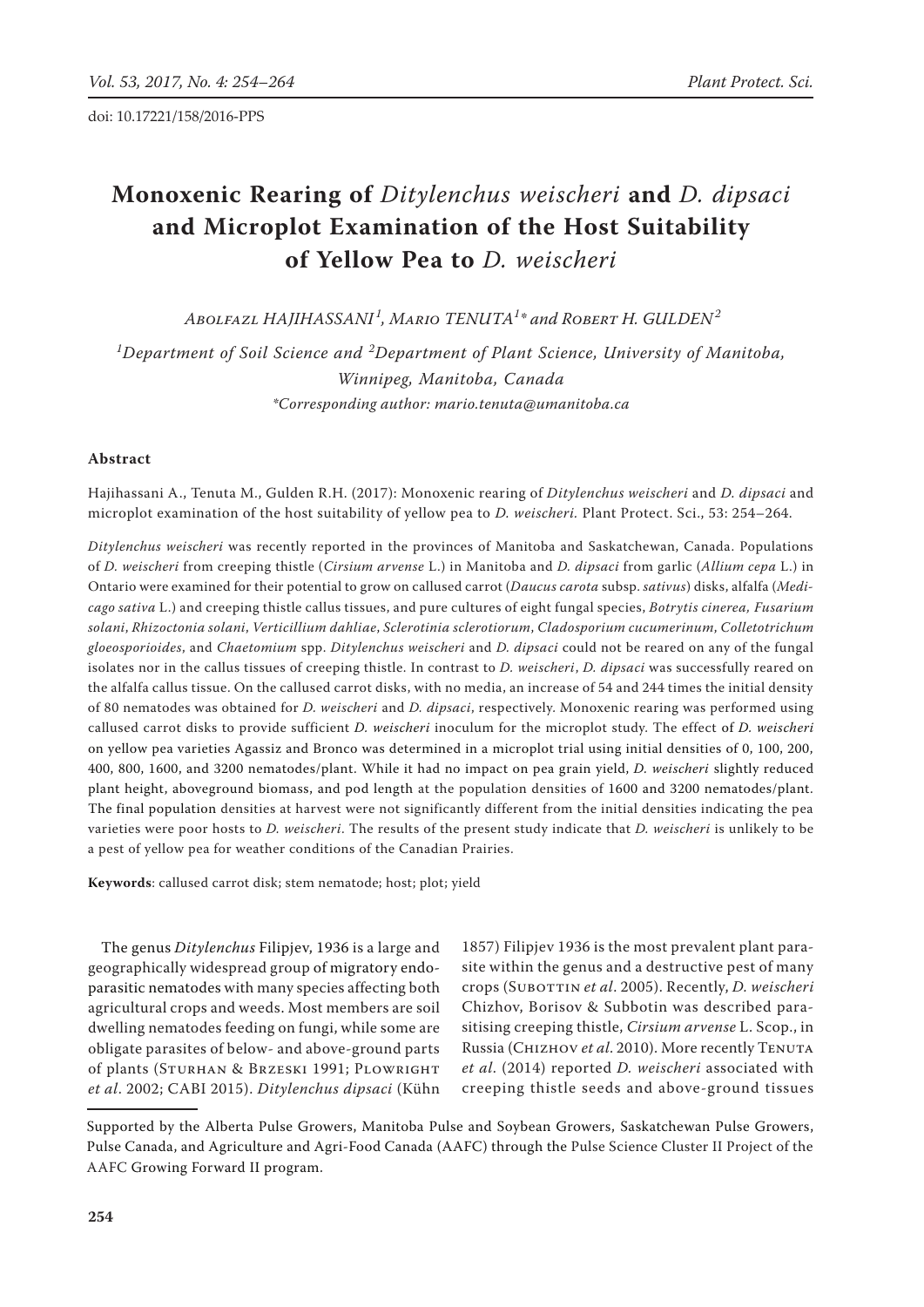from the provinces of Saskatchewan and Manitoba in Canada.

The understanding of the plant host range of *D. weischeri* is limited. Results of greenhouse assays showed creeping thistle to be a host (Hajihassani *et al*. 2016) and lentil (*Lens culinaris* L.), chickpea (*Cicer arietinum* L.), common bean (*Phaseolus vulgaris* L.), garlic (*Allium sativum* L.), spring wheat (*Triticum aestivum* L.), canola (*Brassica napus* L.), onion (*Allium cepa* L.) and strawberry (*Fragaria* × *ananassa*) not to be hosts (Chizov *et al*. 2010; Hajihassani *et al*. 2016). Recently, under greenhouse conditions, we reported that *D. weischeri* reproduced slightly (1 < reproduction factor < 2) on cvs Agassiz and Golden yellow pea (*Pisum sativum* L.) without producing any symptoms on the plants (Hajihassani *et al*. 2016). We recovered *D. weischeri* from stems and leaves of plants, indicating that the nematode was not a seed-borne parasite of yellow pea. In another study, *D. weischeri* failed to complete its life cycle on yellow pea and its development was arrested at the adult stage with no eggs produced at 17 and 22°C (Hajihassani *et al*. 2017). Host screening studies with *D. weischeri* have been conducted under greenhouse conditions. Under commercial field-grown conditions, canopy closure can increase humidity and inter-plant contact possibly increasing the success of parasitism. Thus, whereas a plant is a poor host under greenhouse conditions, it may not be a good host under field conditions. In a previous greenhouse screening study, we examined the effect of only one population density (100 nematodes/ plant) of *D. weischeri* on yellow pea. It is unknown if increasing population density affects the reproduction of *D. weischeri* on yellow pea. Additionally, it is also important to examine the effect of increasing nematode density under field conditions where plant growth could be impacted by several biotic (such as soil and foliar fungal pathogens) and abiotic (such as temperature) factors that may affect both nematode development and plant performance.

Rearing of *D. weischeri* has relied upon cultures of greenhouse-grown creeping thistle (Hajihassani *et al*. 2016). Rearing on creeping thistle requires a great deal of planning, labour, and resources for mass production and extraction from a lot of plant tissues. Further, nematodes other than *D. weischeri* are recovered from greenhouse cultures complicating the interpretation of results. Mass rearing of *D. weischeri* under monoxenic conditions would provide an easy, inexpensive, and reliable means of producing *D. weischeri* for research.

There are many different techniques to rear plantparasitic nematodes monoxenically which include *in vitro* procedures such as fungal cultures as well as a variety of callus tissues derived from carrot (*Daucus carota* subsp. *sativus* /Hoffm./ Schübl. & G. Martens), alfalfa (*Medicago sativa* L.), onion (*Allium cepa* L.), clovers (*Trifolium repens* L.), and corn (*Zea mays* subsp. *mays* L.). A number of studies have reported species of *Ditylenchus* such as *D. destructor*, *D. angustus*, and *D. triformis* feeding and reproducing on fungal hyphae in culture (Faulkner & Darling 1961; Hussey & Krusberg 1971; Latif & Mian 1995). Callus induction from carrot disks has been used to rear migratory endoparasitic nematodes such as *Pratylenchus vulnus* (Moody et al. 1973), *P. thornei* (Hajihassani *et al*. 2013), *Radopholus similis* and *Zygotylenchus guevarai* (VERDEJO-LUCAS & Pinochet 1992), and *D. dipsaci* (Kühnhold *et al*. 2006). Alfalfa callus tissue culture has been used for mass production of many plant-parasitic nematodes including *D. dipsaci*, *P. penetrans*, *P. zeae*, *Bursaphelenchus lignicolus*, and *Aphelenchoides ritzemabosi* (Krusberg 1961; Krusberg & Blickenstaff 1964; Riedel *et al*. 1973; Tamura & Mamiya 1975; VERDEJO-LUCAS & PINOCHET 1992).

Since no information was available in literature for monoxenic rearing of *D. weischeri*, different rearing methods (fungal cultures, callus of alfalfa and creeping thistle, callused carrot disk) were first explored in order to produce sufficient inoculum of the nematode to challenge yellow pea seedlings with *D. weischeri*. These methods were also used with *D. dipsaci* which was used as a reference nematode. The host suitability of yellow pea under field conditions to challenge an increasing density of monoxenically reared *D. weischeri* individuals was then examined in a microplot study. The examination of *D. dipsaci* in the field microplot was not possible because the nematode is not known to be present in Manitoba.

## **MATERIAL AND METHODS**

*Nematode source and species determination*. *Ditylenchus weischeri* was collected from stems of naturally infected creeping thistle plants growing in fields at the University of Manitoba Glenlea Research Station, Winnipeg, Manitoba. *Ditylenchus dipsaci* was obtained from infected garlic bulbs obtained from commercial fields in southwestern Ontario. Species identification was confirmed using morphological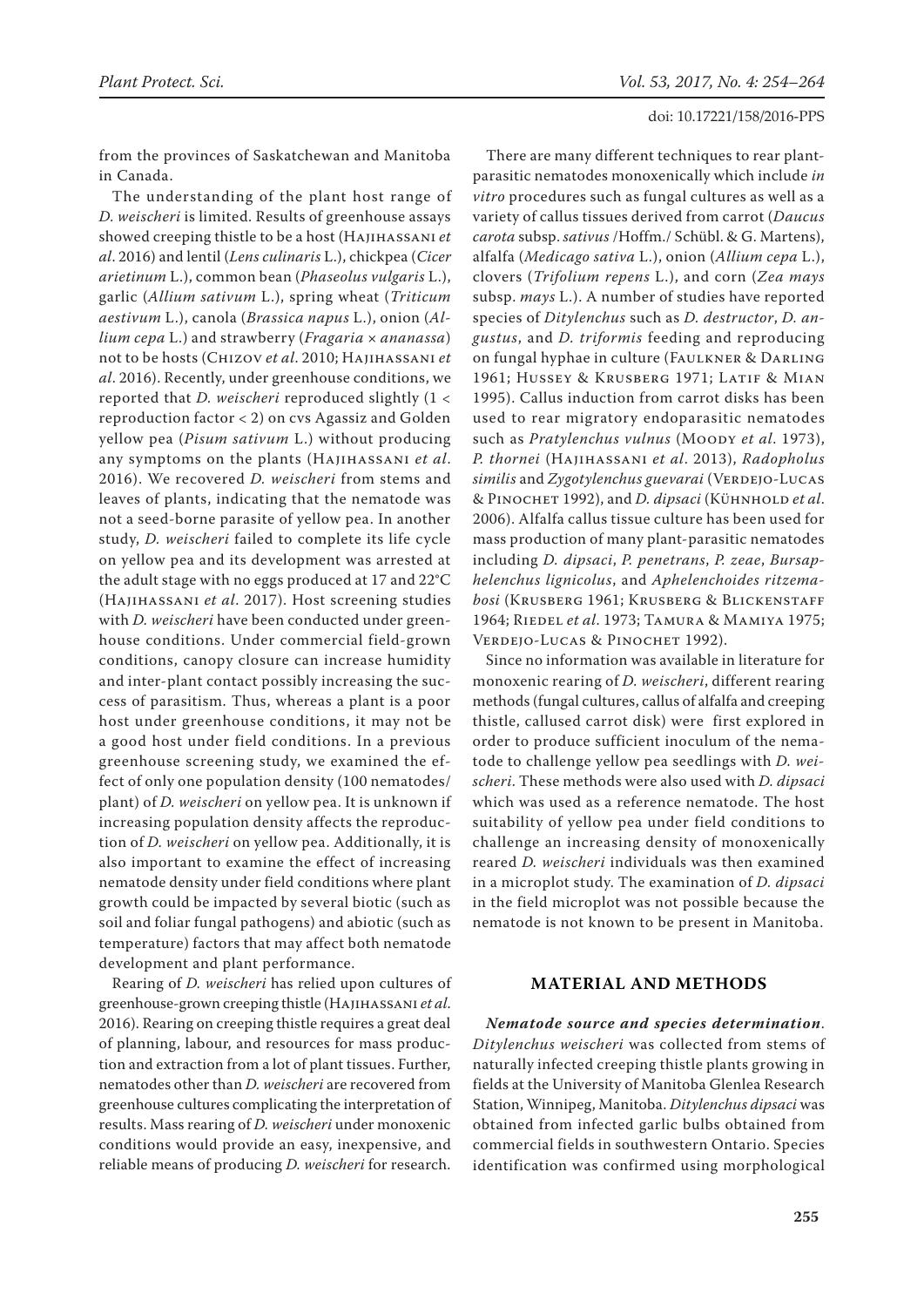and morphometric characters of adult individuals (Tenuta *et al*. 2014) and species-specific primers (Madani *et al*. 2015).

*Preparation of nematode inoculum for rearing experiments*. Vermiform individuals of *D. weischeri* and *D. dipsaci* were extracted from infected plant tissues using the Baermann pan method (WHITEHEAD & Hemming 1965). The plant parts were cut into small pieces and spread onto laboratory tissue (Kimwipe; Kimberly-Clark, Roswell, USA) on a metal mesh (700-µm screen size) in a plastic pan supported by 5-mm thick plastic rings. Tap water was added to pans to just cover the plant material and then pans were incubated for 74 h at room temperature. Thereafter, the nematode suspensions were passed through a 25-µm-mesh size screen, collected in glass conical tubes with tap water and then centrifuged at 1500 *g* for 3 to 4 minutes. The supernatant was carefully discarded and nematodes were transferred to sterile 2-ml microcentrifuge tubes containing a disinfectant; streptomycin sulphate (4000 mg/l; Sigma-Aldrich, St. Louis, USA) overnight then transferred to a mercuric chloride solution (1000 mg/l; Fisher Scientific, Fair Lawn, USA) for 10 min at 4°C and then rinsed with sterile water three times. Nematodes were stored in water at 4°C until use. Nematodes were isolated in the above manner for all subsequent investigations presented here.

*Fungal cultures*. Pure cultures of *Botrytis cinerea, Fusarium solani*, *Rhizoctonia solani* AG3, *Verticillium dahliae*, *Sclerotinia sclerotiorum*, *Cladosporium cucumerinum*, *Colletotrichum gloeosporioides*, and *Chaetomium* spp. (isolated from creeping thistle leaves) were examined for their ability to support *D. weischeri* and *D. dipsaci* reproduction. The fungal isolates were obtained from the Department of Plant Science fungal collection at University of Manitoba, Winnipeg. A plug of each fungal culture was transferred onto potato-dextrose agar (BD Difco; Becton, Dickinson and Company Canada, Mississauga, Canada) in 9-cm Petri dishes and stored in the dark at 24°C for 7 to 10 days. When mycelium covered the Petri plates, 80 surface-sterilised juvenile stage 4 (J4) individuals of *D. weischeri* or *D. dipsaci* in 100 µl sterile water were pipetted onto plates of fungal culture and lids were sealed with laboratory film (Parafilm; Bemis, Oshkosh, USA). Prior to addition, the nematode suspension was microscopically examined to confirm all nematode individuals were viable J4. Fungal cultures not inoculated with the nematodes were used as control. The plates were

then placed in an incubator at  $23 \pm 1$ °C in the dark for 45 days (Figure 1A). Two experiments were performed in a completely randomised design (CRD) with 10 replications.

*Callus of creeping thistle*. Because creeping thistle seed had a very low germination power under laboratory conditions, our attempts of growing plants on germination media failed. Due to this fact, root buds of creeping thistle were used to establish the callus tissue. Small pieces of root were surface sterilised in 1% (v/v) NaOCl solution and planted in polyethylene pots containing equal parts of sterilised clay and peat. After 4 weeks incubation in a growth chamber at 23°C, the young plants were harvested, leaves were detached and stems were chopped to 2- to 3-cm sections and surface-sterilised in 200 ml of NaOCl solution supplemented with three drops of surfactant (Tween-20; Fisher Scientific Canada, Ottawa, Canada) while agitated using an orbital shaker for 10 minutes. The stem pieces were then dipped in 95% ethanol for 15–30 s, rinsed several times with sterile distilled water and dried on sterile paper towels. Stem pieces were then placed on the solid Murashige and Skoog basal salt mixture with Gamborg's vitamin powder (MS, 4.4%; Sigma-Aldrich Company Canada, Oakville, Canada), 1 ml/l 2,4-dichlorophenoxyacetic acid (2,4-D; Nufarm, Calgary, Canada), 0.5 g/l 2-(N-Morpholino) ethanesulfonic acid (MES), 1 mg/l kinetin, 30 g/l sucrose (all Sigma-Aldrich Co., Canada), and 8 g/l micropropagation agar (pH 5.8; Caisson Laboratories Inc., Smithfield, USA) in deep Petri dishes (6 cm × 2 cm diam*.*). The cultures were incubated at 24°C for 20–30 days. Cultures of creeping thistle callus contaminated with bacteria or fungi were discarded. Eighty surfacesterilised J4 of *D. weischeri* or *D. dipsaci* in 100 µl sterile water were pipetted onto the plates of callus tissue (Figure 1B), lids were sealed with laboratory film and the plates were incubated at  $23 \pm 1$ °C in the dark for 3 months. Callus cultures of creeping thistle not inoculated with the nematodes were used as control. Two experiments were conducted in a CRD arrangement with 10 replications.

*Callus tissue of alfalfa*. Seeds of alfalfa cv. Algonquin were surface-sterilised in 100 ml of 1% NaOCl solution containing three drops of Tween-20 placed on an orbital shaker for 30–40 min and then in 95% ethanol for 15–30 seconds. Thereafter, the seeds were rinsed with sterile distilled water and placed aseptically in Petri dishes containing MS medium supplemented with 1 g/l sucrose and 8 g/l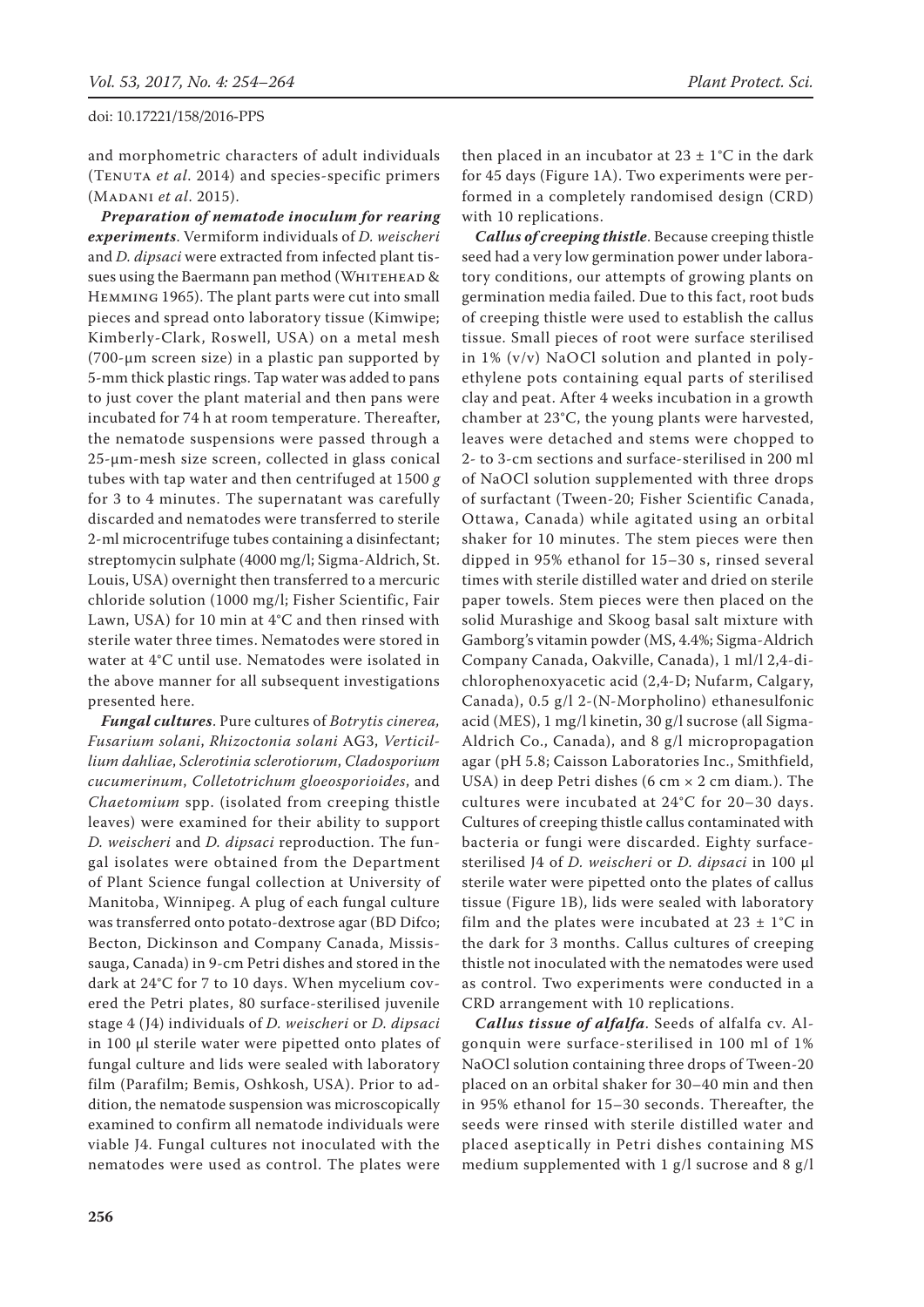micropropagation agar, then incubated at 24°C. After 3–5 days, when the radicles were 2 cm long, seedlings were transferred to magenta boxes (Sigma-Aldrich Co., Canada) containing shoot elongation media of MS medium supplemented with 0.5 g/l MES, 3 g/l sucrose, 7 g/l micropropagation agar, and 50 mg/l kanamycin (Caisson laboratory, Inc. North Logan, USA). The boxes were incubated at 24°C for approximately 10 days. Thereafter, alfalfa seedlings free of microbial contamination were removed from the media, the root system was detached and seedlings were chopped into 2- to 3-cm sections under sterile conditions. Stem and leaf pieces were placed on MS medium as described previously and then incubated for 20–30 days. Eighty surface-sterilised J4 of *D. weischeri* or *D. dipsaci* in 100 µl sterile water were pipetted onto callus and lids were sealed with laboratory film (Figure 1C). Callus cultures of alfalfa not inoculated with the nematodes were used as control. Cultures were incubated in the dark at  $23 \pm$ 1°C for 3 months. Two experiments were performed in a CRD arrangement with 10 replications.

*Callused carrot disks*. Callused carrot disks were prepared as described by KAPLAN and DAVIS (1990), but with some modifications. The modifications included substitution of gentamycin, tetracycline, and chlorhexidine digluconate by streptomycin sulphate and mercuric chloride, and that no nutrient agar was used in this procedure for inducing callus and maintaining moisture in Petri dishes. Fresh grocery store carrots were thoroughly washed with tap water, surface sterilised in a 6% (v/v) NaOCl solution for 2 min, peeled, and soaked in 95% ethanol for 15 minutes. Thereafter, the outer surface was thoroughly flamed, peeled, and sliced into 4- to 5-mm thick disks. One disk was placed with forceps into 35-mm Petri dishes and then incubated in the dark at  $23 \pm 1^{\circ}$ C for 12–18 days until the formation of callus on the surface of disks. During this time, disks contaminated with bacteria and fungi were discarded. Eighty fresh surface-sterilised J4 of *D. weischeri* or *D. dipsaci* in 100 µl sterile water were transferred to the margins of callus produced on the carrot disks (Figure 1D), and lids were sealed with laboratory film to prevent



Figure 1. Fungal cultures (**A**), callus tissues of creeping thistle (**B**), and alfalfa (**C**), and callused carrot disks (**D**) added with *Ditylenchus weischeri* or *D. dipsaci*, aggregation of *D. weischeri* (**E**) and *D. dipsaci* (**F**) on the surface of inside lids of callused carrot disk cultures (90× magnification)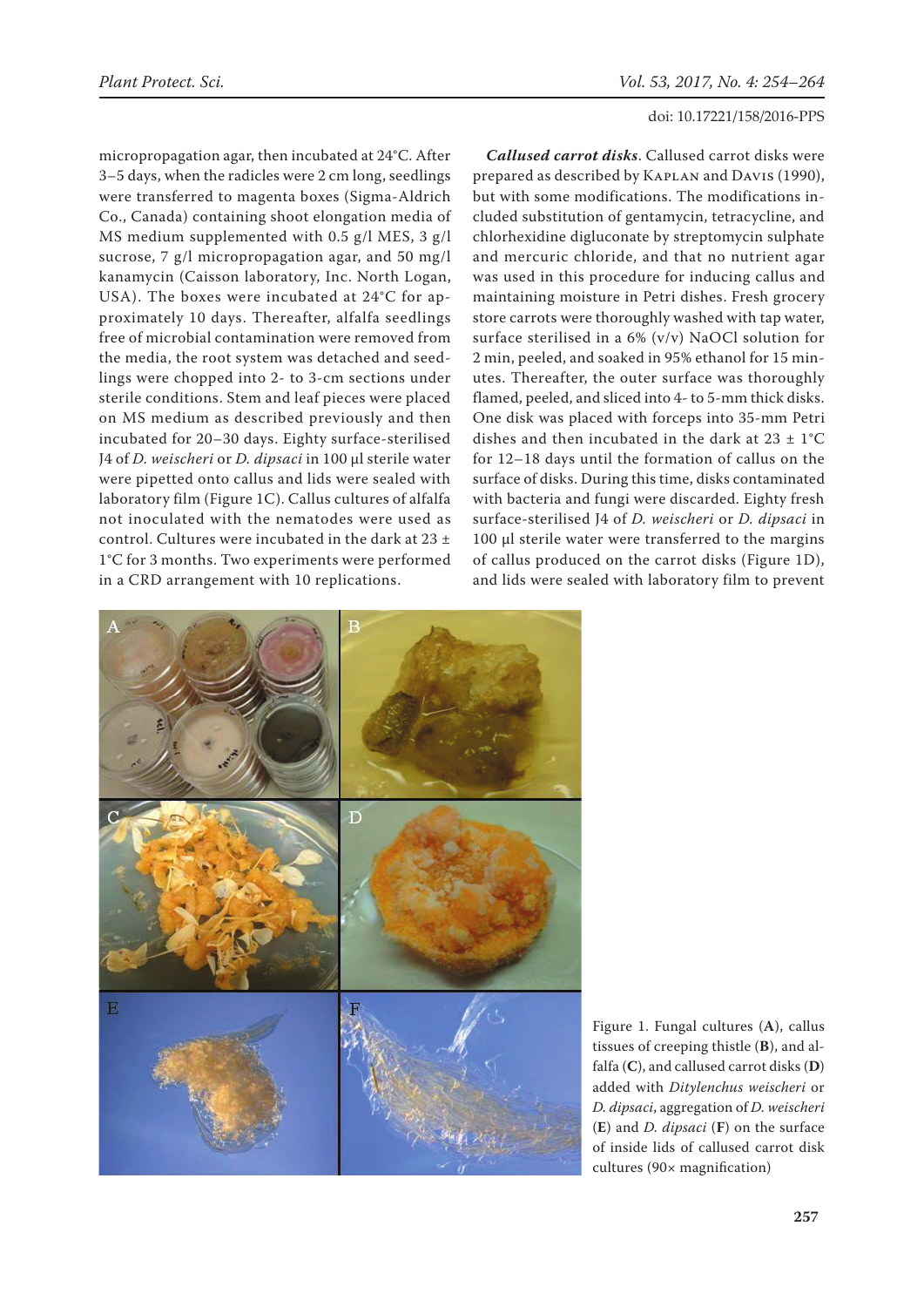moisture loss. The disks were incubated at  $23 \pm 1^{\circ}$ C in the dark for 3 months before extracting the nematodes as described previously. Two experiments were conducted in a CRD arrangement with 10 replications.

*Effect of D. weischeri on growth and yield of yellow pea in microplots*. A microplot study was conducted at the University of Manitoba Point Research Station in Winnipeg to determine the effect of different population densities of *D. weischeri* on growth and yield of field-grown yellow pea. Two varieties of yellow pea, Agassiz and Bronco, were examined having previously the highest (1.6) and the lowest  $(0.9)$  reproduction factor  $(Rf)$  value for *D. weischeri*, respectively, of five varieties examined under greenhouse conditions (Hajihassani *et al*. 2016). A  $4 \times 8$  m section of the field was used in the present study. Soil was of the Black Lake series of pH 7.4, electrical conductivity 0.40 (dS/m), 6.7% organic matter, and silt loam in texture (Manitoba Agriculture, Food and Rural Development 2010). To examine if the soil is free of *D. weischeri*, five soil samples were taken from the plots and were placed in a Baermann pan to extract the nematodes which were then counted.

The study was arranged as an RCBD split-plot experiment where pea variety was the main plot and nematode initial densities were sub-plots. Soil was tilled on June 1, 2015 to a depth of 20 cm using a small rotary tiller. Each experimental plot was 1 × 1 m with 6 replications. Seeds were surface sterilised using 1% (v/v) NaOCl for 5 min and planted by hand to a depth of 3 cm at a rate of 80 seeds/ $m^2$  on June 1, 2015, equivalent to a commercial seeding density of approximately 65 kg seeds/ha. Seed spacing was 7 cm and row spacing was 20 cm, being typical of commercial fields in Prairie Canada (Saskatchewan Pulse Growers, 2015). A commercial inoculant of N-fixing bacteria, *Rhizobium leguminosarum* (BASF AgSolutions, Mississauga*,* Canada), was added to each planted seed to ensure the proper nodule formation and optimum growth of peas. Randomly selected plants for nematode inoculation had 7-cm in diameter × 12-cm long PVC tubes inserted around a seed with the tube protruding 2 cm above the soil surface. These tubes were considered as microplots and used to prevent the movement of inoculated nematodes away from the root zone.

*Ditylenchus weischeri* added to emerged yellow pea seedlings were obtained from callused carrot disks as described previously. The plots were hand watered 1 day before inoculation and then selected seedlings were inoculated with initial population (Pi) densities of 0, 100, 200, 400, 800, 1600, or 3200 mixed vermiform life-stages/plant in 1 ml water. The nematode suspensions were pipetted into the soil just beside the stem of each seedling. Each nematode addition was replicated 6 times. After nematode addition, the top part of a 2-l soft-drink bottle was placed on each PVC collar for 2 days to prevent soil drying, protect nematodes from sunlight, and increase humidity around the seedlings. The experimental area was enclosed in a 2.5-cm-mesh screen and 1.5 m high snow fence to prevent deer grazing of the yellow pea.

Rosettes of creeping thistle naturally growing around the experimental site were inoculated with *D. weischeri* and considered as positive controls. Three creeping thistle plants were tested with three population densities of 0, 100, or 3200 nematodes/plant as described previously. Mean daily air temperature and total daily precipitation were monitored 200 m from the study site at a weather station using a shielded temperature/ relative humidity probe (HMP50; Vaisala, Vantaa, Finland) and a tipping bucket rain gage (TE525M; Texas Electronics, Dallas, USA).

*Assessment procedure.* At the end of each experiment, the fungal, callus tissue, and callused carrot disk cultures were chopped into small pieces and vermiform life stages of the nematodes were recovered by using the Baermann pan. Nematode eggs were recovered by sucrose flotation (EISENBACK 2000). The cultures were blended with 30% (w/v) sucrose solution for 10–15 s and centrifuged at 1500 *g* and the supernatant was passed through a 149-µm-pore sieve over a 20-µm-pore sieve. The numbers of eggs, juveniles, and adults of either *D. weischeri* or *D. dipsaci* were counted using a compound microscope at 40× and either the whole suspension was examined in a gridded Petri dish or for large populations, using a 1-ml counting slide.

In the microplot study, plant height (cm), shoot biomass (g), seed pod length (cm), and grain yield (g) were measured and recorded 88 days after planting (end of August 2015) when plants senesced naturally. Plant height was measured from the soil surface to the plant apex. At harvest, plants were cut at the soil surface and shoot dry biomass was determined. Average seed pod number in each microplot was recorded and seed weight was determined. The final population of *D. weischeri* was determined by counting the number of nematode individuals extracted from chopped shoots (stems and leaves), as well as the seed-pods and seeds of each plant using the Baer-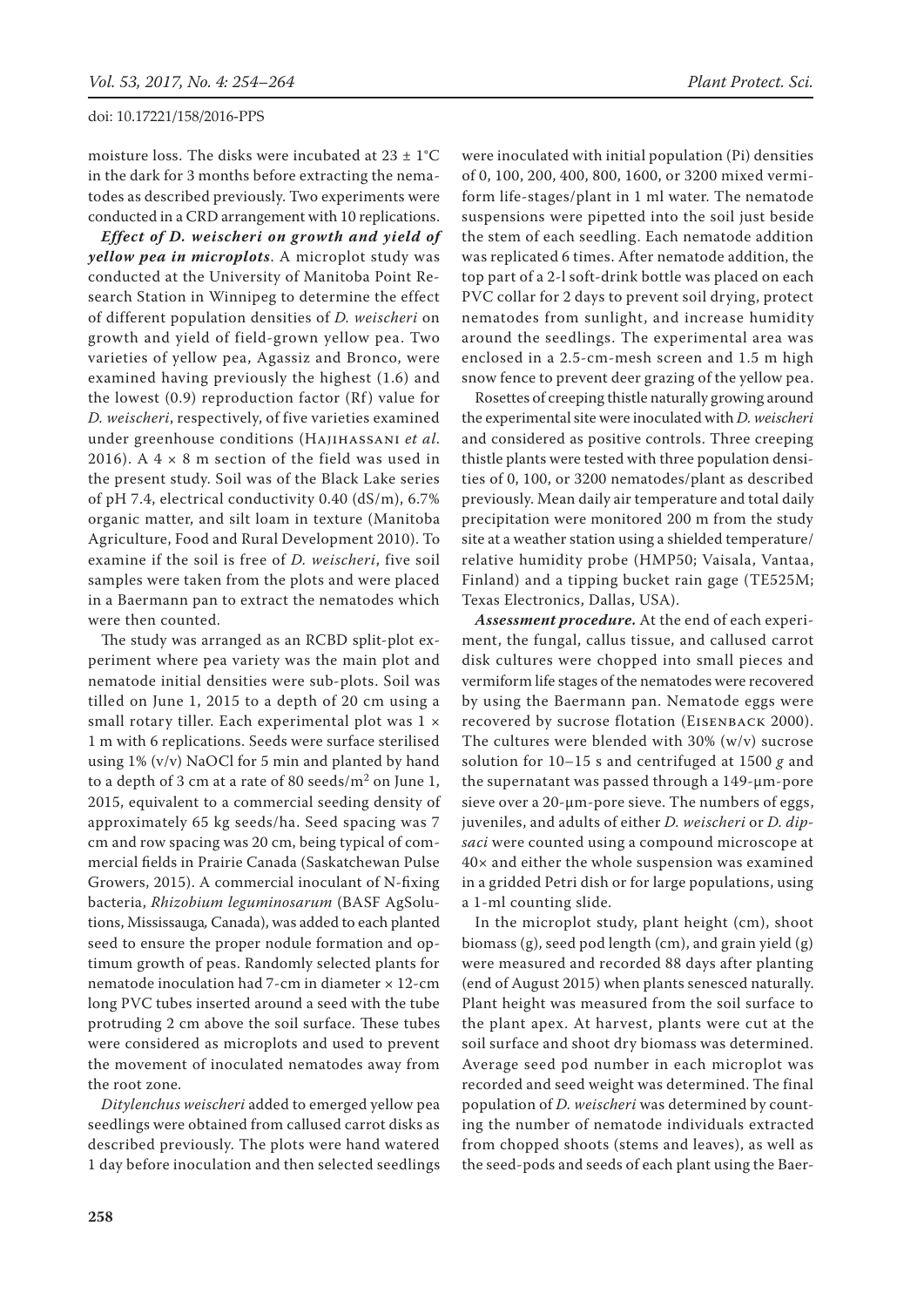mann pan. Similarly, three to four non-treated plants around each treated plant were examined for the transmission of nematodes from infected plants. The final number of recovered nematodes was counted and then the Rf of *D. weischeri* was determined by dividing the number of nematodes recovered at the end of the experiment by the initial density.

*Statistical analysis*. Statistical assessments were performed using a mixed model analysis of variance in SAS 9.3 (SAS Institute, Cary, USA). Prior to analysis, the assumptions for normality of residuals were tested using the Shapiro-Wilk test and homogeneity of variance was examined based on Akaike's information criterion and corrected when necessary. To meet the assumption of normality, nematode data were log-transformed before analysis. For the rearing study, data for the two repeat trials for each rearing technique were pooled as there was no difference between means of repeats and no interaction effect with nematode inoculation  $(P > F = 1.0)$ . Effect of the rearing method on nematode recovery was done with rearing technique considered as a fixed effect while replication and repeat trial were taken as random effects. In the microplot field study, pea varieties (main plot) and addition density (subplot) were fixed effects, while block (replication) was a random effect. When treatment means were significant at *P* < 0.05, Tukey's Honestly Significant Difference test and the pdmix800 macro (SAXTON 1998) were used for means comparison.

In the microplot field study, the relationships between plant performance indicators and final nematode population were checked using regression analysis. Since the regression analysis did not yield any significant slopes between the recovered nematode densities and plant performance indicators, least squares means (LS means) *t*-tests were used to examine if any Rf means were significantly different from 1. For this purpose, the data were log-transformed and individual LS means *t*-tests indicating whether a mean was significantly different from zero were used; zero was used because being equal to the base 10 logarithm of 1. Thus, significant *t*-tests that treatment means were significantly different from 0 indicated that the Rf deviated significantly from 1.

### **RESULTS**

*Rearing D. weischeri and D. dipsaci on fungi*. Neither nematode species increased on *F. solani,*

*B. cinerea*, *R. solani*, *V. dahliae, S. sclerotiorum, C. gloeosporioides*, *C. cucumerinum*, or *Chaetomium* spp. The individuals recovered from fungal cultures were J4 and adult stages indicating that nematodes had no reproduction by the time of nematode extraction (Table 1). Furthermore, no live *D. weischeri* were recovered from *V. dahliae* and *S. sclerotiorum* cultures*,* nor *D. dipsaci* from *Chaetomium* spp. cultures (Table 1).

*Rearing D. weischeri and D. dipsaci on callus tissue of creeping thistle*. The callus cultures of creeping thistle did not support *D. dipsaci* or *D. weischeri* reproduction and growth (Table 1).

*Rearing D. weischeri and D. dipsaci on alfalfa callus tissue*. No increase in the recovery of *D. weischeri* was observed. Some live individuals of J4 were recovered from the callus tissues indicating that *D. weischeri* was slightly capable of surviving after 3 months of incubation (Table 1). Alfalfa callus tissue inoculated with *D. dipsaci* resulted in the recovery of 67 times the number initially added. The prevalence of eggs, juveniles (second, third and fourth stages) and adults (males and females) was 23, 62, and 15%, respectively (Table 1).

*Rearing D. weischeri and D. dipsaci on callused carrot disks*. This study showed that both *D. dipsaci* and *D. weischeri* were capable of reproducing on callused carrot discs (Table 1). The number of nematodes recovered from callused carrot discs varied significantly for the two species examined ( $P \le 0.05$ ). In the present study, masses of dormant individuals of both *D. weischeri* and *D. dipsaci* were noticed on the inside surface of lids of some Petri dishes of callused carrot disks (Figures 1E and 1F). The addition of 80 individuals of *D. weischeri* resulted in a 54-fold increase after 3 months incubation period.



Figure 2. Mean daily air temperatures and total daily rainfall at University of Manitoba Point Research Station during the microplot study from June 1 (day of planting) to the end of August 2015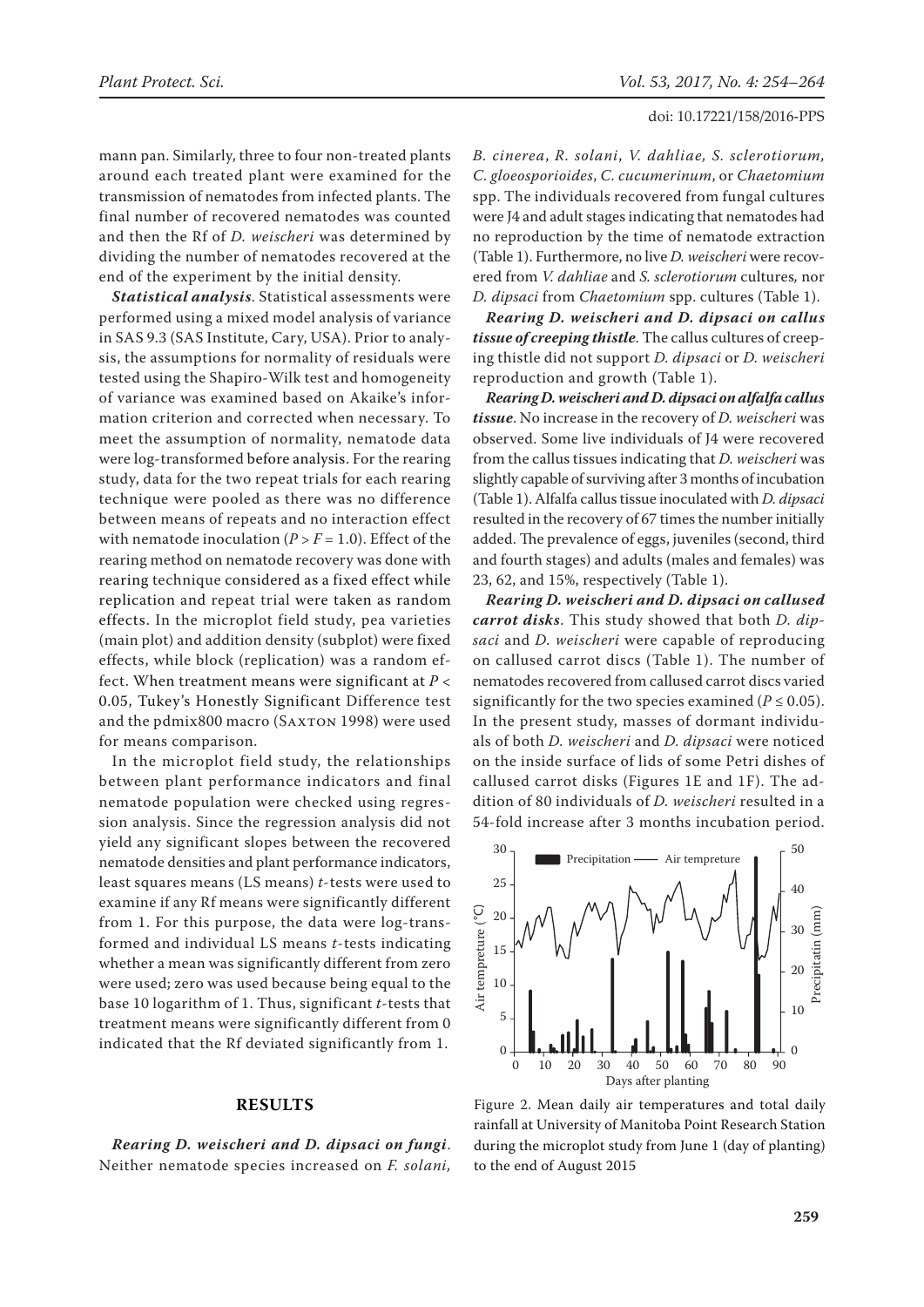| Table 1. Mean number of <i>Ditylenchus weischeri</i> and <i>D. dipsaci</i> recovered from callused carrot disks, callus tissues of |
|------------------------------------------------------------------------------------------------------------------------------------|
| alfalfa, and creeping thistle after 90 days after inoculation as well as fungal cultures after 45 dai having been inocu-           |
| lated with 80 individuals                                                                                                          |

| Nematode     | Culture                        | Juveniles/culture Adults/culture Total number/culture<br>Eggs/culture |                  |               |                           |
|--------------|--------------------------------|-----------------------------------------------------------------------|------------------|---------------|---------------------------|
| D. weischeri | Callused carrot disk           | $616 \pm 20^{x}$                                                      | $3294 \pm 41$    | $439 \pm 16$  | $4\,351 \pm 66^a$         |
|              | Alfalfa callus tissue          | $\mathbf{0}$                                                          | $25 \pm 3$       | $17 \pm 2$    | $42 \pm 5^{\rm b}$        |
|              | Creeping thistle callus tissue | $\Omega$                                                              | $18 \pm 3$       | $15 \pm 1$    | $33 \pm 5^{\rm b}$        |
|              | Fusarium solani                | $\Omega$                                                              | $8 \pm 3$        | $11 \pm 1$    | $19 \pm 5^{\rm b}$        |
|              | Botrytis cinerea               | $\mathbf{0}$                                                          | $18 \pm 3$       | $20 \pm 2$    | $38 \pm 6^{\rm b}$        |
|              | Rhizoctonia solani             | $\Omega$                                                              | $15 \pm 2$       | $8 \pm 1$     | $23 \pm 4^{\rm b}$        |
|              | Verticillium dahliae           | $\Omega$                                                              | $\mathbf{0}$     | $\Omega$      | $0^{\rm Y}$               |
|              | Sclerotinia sclerotiorum       | $\Omega$                                                              | $\mathbf{0}$     | $\Omega$      | $0^Z$                     |
|              | Cladosporium cucumerinum       | $\Omega$                                                              | $27 \pm 3$       | $14 \pm 2$    | $41 \pm 7^{\rm b}$        |
|              | Colletotrichum gloeosporioides | $\Omega$                                                              | $14 \pm 3$       | $8 \pm 1$     | $22 \pm 5^{\rm b}$        |
|              | Chaetomium spp.                | $\mathbf{0}$                                                          | $12 \pm 2$       | $5 \pm 1$     | $17 \pm 4^{\rm b}$        |
|              | Callused carrot disk           | $2495 \pm 38$                                                         | $13872 \pm 132$  | $3189 \pm 41$ | 19 556 ± 150 <sup>a</sup> |
|              | Alfalfa callus tissue          | $1229 \pm 29$                                                         | $3310 \pm 40$    | $814 \pm 13$  | $5.353 \pm 101^b$         |
| D. dipsaci   | Creeping thistle callus tissue | $\mathbf{0}$                                                          | $13 \pm 3$       | $8 \pm 1$     | $21 \pm 5^{\circ}$        |
|              | Fusarium solani                | $\Omega$                                                              | $25 \pm 3$       | $13 \pm 1$    | $38 \pm 5^{\circ}$        |
|              | Botrytis cinerea               | $\mathbf{0}$                                                          | $30 \pm 3$       | $11 \pm 2$    | $41 \pm 6^{\circ}$        |
|              | Rhizoctonia solani             | $\Omega$                                                              | $12 \pm 1$       | $7 \pm 1$     | $19 \pm 3c$               |
|              | Verticillium dahliae           | $\Omega$                                                              | $14 \pm 2$       | $6 \pm 2$     | $20 \pm 4^c$              |
|              | Sclerotinia sclerotiorum       | $\Omega$                                                              | $\mathbf{0}$     | $\mathbf{0}$  | $0^{\rm Y}$               |
|              | Cladosporium cucumerinum       | $\Omega$                                                              | $24 \pm 2$       | $12 \pm 2$    | $36 \pm 7^{\circ}$        |
|              | Colletotrichum gloeosporioides | $\mathbf{0}$                                                          | $16 \pm 3$       | $14 \pm 1$    | $30 \pm 6^{\circ}$        |
|              | Chaetomium spp.                | 0                                                                     | $\boldsymbol{0}$ | $\mathbf{0}$  | $0^{\rm Z}$               |

 $X$ standard errors of means; means ( $n = 20$ ) with the same letter are not different significantly according to Tukey's Honestly Significant Difference test ( $P = 0.05$ ); <sup>Y,Z</sup>zero recoveries of nematodes were excluded from statistical analysis

The prevalence of eggs, juveniles and adults was 14, 76, and 10%, respectively (Table 1). An increase of 244 times was obtained with *D. dipsaci* with the proportions of 13, 71 and 16% for eggs, juveniles and adults, respectively (Table 1).

*Effect of D. weischeri on growth and yield of yellow pea in microplots*. In the microplot study, the average daily air temperature generally fluctuated between 13°C to 26°C during the experiment. The mean daily air temperature in June, July and August was 19, 21, and 19°C. About 259 mm of rainfall occurred between June 1 and August 26, 2015 (Figure 2).

In the present study, the symptoms of damage caused by *D. weischeri* to the stems, leaves and pods of plants were not apparent. Additionally, migration of the nematodes from infected yellow pea plants to adjacent non-infected plants was not observed in plots with overlapping plant canopies (data not shown). The effect of the increasing Pi of nematodes was significant for all plant performance indicators, except grain yield (Table 2). The Pi, variety, and variety by Pi interaction did not affect grain yield (Table 2) indicating that *D. weischeri* had no effect on grain yield even at the highest Pi. Compared to the untreated control, Pi of 100, 200, 400, and 800 nematodes/plant did not affect plant height, shoot biomass, and pod length  $(P < 0.05)$  (Table 2). However, at Pi of 1600 and 3200, differences (*P* < 0.05) in these plant growth indicators were observed in comparison with the untreated control (Table 2).

In our study, *D. weischeri* reproduced well (Table 3) on the creeping thistle plants used as positive controls. A significant variety by Pi interaction  $(F = 3.57, P < 0.0072)$  was found for the recovery of nematodes by the end of the microplot study. The interaction resulted because recovery at Pi of 800, 1600, and 3200 was greater on cv. Bronco than cv. Agassiz (Figure 3). The Rf of *D. weischeri* was numerically slightly higher than 1 at densities of 100, 200, and 800 individuals per plant on cv Agassiz, and for 200 per plant on cv. Bronco (Table 3); however, Rf values did not differ statistically from 1 (Table 3).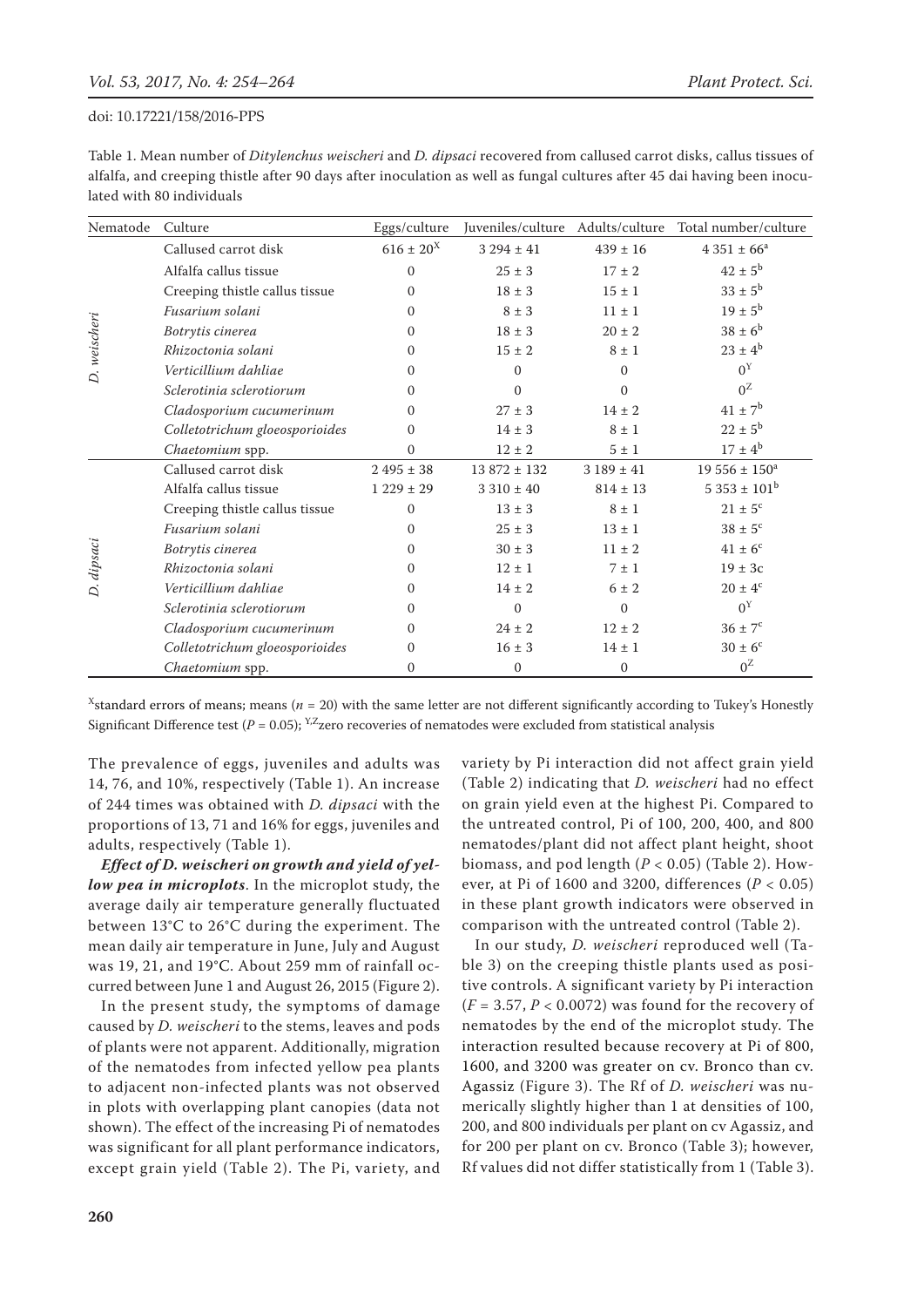| Effect              | Pi/plant         | Variety | Plant height (cm) | Shoot biomass (g DM/plant) |                   | Pod length (cm) Grain yield (g DM/plant) |
|---------------------|------------------|---------|-------------------|----------------------------|-------------------|------------------------------------------|
| Variety             |                  | Agassiz | 64.7              | 8.5                        | 6.0               | 4.9                                      |
|                     |                  | Bronco  | 63.3              | $\ \, 8.5$                 | 5.8               | $5.1\,$                                  |
| Pi                  | $\mathbf{0}$     |         | $67.7^{\rm a}$    | 8.9 <sup>a</sup>           | 6.0 <sup>a</sup>  | 5.1                                      |
|                     | 100              |         | $66.4^{\rm a}$    | 9.0 <sup>a</sup>           | 6.0 <sup>a</sup>  | $5.1\,$                                  |
|                     | 200              |         | $66.0^{ab}$       | 8.7 <sup>ab</sup>          | 6.0 <sup>a</sup>  | $5.1\,$                                  |
|                     | 400              |         | $64.5$ abc        | $8.4^{bc}$                 | 5.9 <sup>ab</sup> | 5.1                                      |
|                     | 800              |         | $62.8$ abc        | $8.3^{bc}$                 | $5.8^{bc}$        | $5.0\,$                                  |
|                     | 1600             |         | $62.3^{bc}$       | $8.2^{\circ}$              | $5.8^{bc}$        | 5.0                                      |
|                     | 3200             |         | 61.9 <sup>c</sup> | $8.2^{\circ}$              | 5.7 <sup>c</sup>  | 5.0                                      |
|                     | $\boldsymbol{0}$ |         | 67.8              | 9.0                        | 6.1               | $5.1\,$                                  |
|                     | 100              |         | 67.6              | 9.0                        | $6.1\,$           | $5.0\,$                                  |
|                     | 200              |         | 68.5              | 8.9                        | 6.1               | 5.0                                      |
|                     | 400              | Agassiz | 64.7              | $\ \, 8.4$                 | 6.0               | 5.0                                      |
|                     | 800              |         | 62.9              | 8.3                        | 5.9               | 4.9                                      |
|                     | 1600             |         | 62.9              | 8.2                        | 5.9               | 4.9                                      |
|                     | 3200             |         | 61.7              | 8.2                        | 5.8               | 4.9                                      |
| Variety $\times$ Pi | $\mathbf{0}$     |         | 67.8              | 8.9                        | 6.0               | $5.1\,$                                  |
|                     | 100              |         | 65.2              | 9.0                        | 6.0               | 5.2                                      |
|                     | 200              |         | 63.6              | 8.6                        | 5.9               | 5.1                                      |
|                     | 400              | Bronco  | 64.4              | $\ \, 8.4$                 | 5.8               | $5.1\,$                                  |
|                     | 800              |         | 62.8              | $\ \, 8.4$                 | 5.8               | $5.1\,$                                  |
|                     | 1600             |         | 62.0              | 8.3                        | 5.7               | 5.0                                      |
|                     | 3200             |         | 61.0              | 8.3                        | $5.7\,$           | $5.1\,$                                  |
|                     |                  |         |                   | P > F                      |                   |                                          |
| Variety             |                  |         | 0.2198            | 0.9702                     | 0.0001            | 0.2986                                   |
| Pi                  |                  |         | 0.0501            | 0.0005                     | 0.0001            | 0.8862                                   |
| Variety $\times$ Pi |                  |         | 0.7520            | 0.9004                     | 0.9885            | 0.9997                                   |

Table 2. Effect of the initial population density (Pi) of *Ditylenchus weischeri* on plant growth of two yellow pea varieties in a microplot study

Means ( $n = 12$ ) with the same letter are not different significantly according to Tukey's Honestly Significant Difference test (*P* = 0.05); DM – dry matter



Figure 3. *Ditylenchus weischeri* final population from two yellow pea varieties at harvest from different inoculation levels of the nematode. Values are means  $(n = 6)$ . The bars with the same letters are not different from each other according to Tukey's Honestly Significant Difference test ( $P = 0.05$ )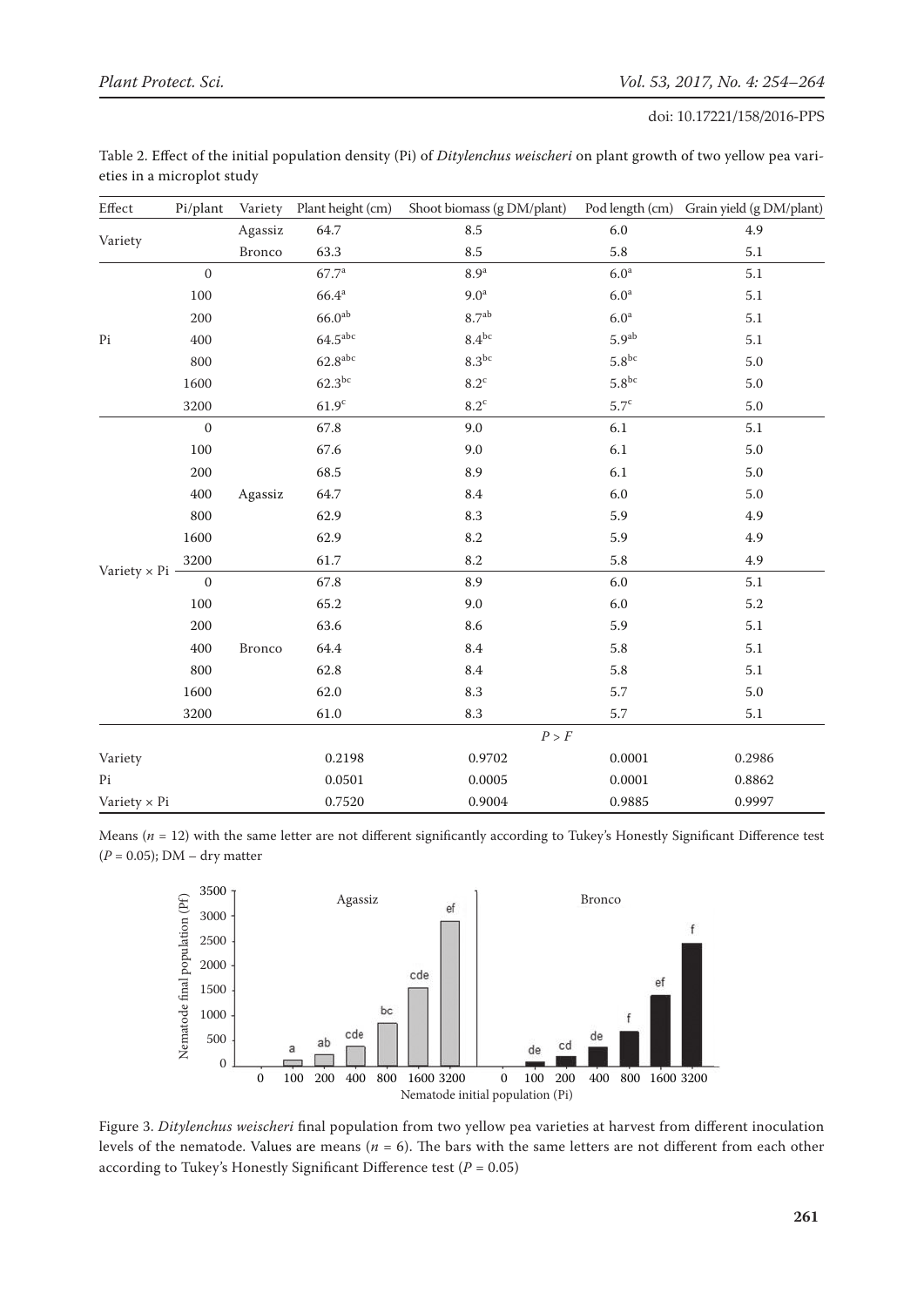Table 3. Recovery and reproduction factor (Rf) of *Ditylenchus weischeri* added at increasing density to two varieties of yellow pea and also creeping thistle in a microplot study

|                               | Pi/plant | Nematode Rf   |
|-------------------------------|----------|---------------|
| Yellow pea variety            |          |               |
|                               | 100      | $1.21*$       |
|                               | 200      | $1.16*$       |
|                               | 400      | $0.97*$       |
| Agassiz                       | 800      | $1.06*$       |
|                               | 1600     | $0.97*$       |
|                               | 3200     | $0.90*$       |
|                               | 100      | $0.96*$       |
|                               | 200      | $1.04*$       |
|                               | 400      | $0.95*$       |
| <b>Bronco</b>                 | 800      | $0.86*$       |
|                               | 1600     | $0.89*$       |
|                               | 3200     | $0.82*$       |
| Creeping thistle <sup>b</sup> |          |               |
|                               | 100      | $3.9 \pm 0.5$ |
|                               | 3200     | $2.2 \pm 0.6$ |

Rf – final/initial nematode population; values are means of 3 replications; Rf values are the means ( $n = 6$ ) of combinations of variety and nematode addition; for yellow pea varieties, asterisks indicate that Rf values are not different from 1 using the LS means *t*-test

## **DISCUSSION**

*Nematode rearing study*. *Ditylenchus weischeri*  and *D. dipsaci* could not be reared on any of the fungal isolates nor in the callus tissues of creeping thistle. Although the slight multiplication of a garlic population of *D. dipsaci* on *V. theobromae* and *Cladosporium* spp. was reported (VIGLIERCHIO 1971), other studies noted that fungi are unsuitable to rear *D. dipsaci* (Hooper & Southey 1978; Tenente *et al*. 1995). In general, our results indicated that the feeding behaviour and multiplication of *D. dipsaci* and *D. weischeri* are different from other *Ditylenchus* species which are capable of being reared on fungi.

In the present study, *D. dipsaci*, and not *D. weischeri*, was successfully reared on the alfalfa callus tissue. Mass production of *D. dipsaci* on alfalfa callus tissues has been reported with variable rates of success (KRUSBERG 1961; Krusberg & Blickenstaff 1964; Riedel & FOSTER 1970; RIEDEL *et al.* 1973). For instance, alfalfa callus tissue on a nutrient agar medium with an initial population of 50 *D. dipsaci* resulted in the recovery of 40 000 to 80 000 nematodes after 8 weeks. Similarly, *D. dipsaci* reproduced very well on the callus tissue

of onion on Krusberg's medium (RIEDEL & FOSTER 1970; RIEDEL et al. 1973). Addition of 2,4-D to growth media can make callus tissue incompatible with plantparasitic nematodes to being compatible (WEBSTER & Lowe 1966). Krusberg and Blickenstaff (1964) reported that alfalfa callus tissue grown on a medium containing 2,4-D and kinetin considerably increased the reproduction of *D. dipsaci*. In the present study, kinetin and 2,4-D were included in the growth media.

The rearing of *D. weischeri* using a monoxenic culture procedure based on callused carrot disks was demonstrated for the first time in the present study. Our previous attempt to rear *D. weischeri* on callused carrot disks placed on nutrition agar in Petri dishes with 20 to 30 nematode individuals was unsuccessful, perhaps because of the contamination of callused carrot disks with bacteria that grew on nutrient agar. The present culture procedure was capable of providing large quantities of individuals for use in a host suitability of two yellow pea varieties in a microplot study. The culture procedure was also successful with *D. dipsaci*, which reproduced more rapidly than the closely related *D. weischeri*. Additionally, the multiplication of *D. weischeri* on the callused carrot discs was considerably lower than that of *D. dipsaci*.

Neither agarose nor nutrient agar as a basal medium for inducing callus tissues of carrot disks or maintaining the moisture in Petri dishes was used in our study. The callused carrot disks were not dried even after the 3-month incubation period. Rearing nematodes on callused carrot disks without adding nutrient agar has previously been used for other migratory endoparasites such as *Pratylenchus* spp. and *Radopholus* spp. (Moody *et al*. 1973; Verdejo-Lucas & Pinochet 1992). Rearing nematodes on callused carrot discs without growth medium is simple and inexpensive. In general, the callused carrot disk cultures are less costly, laborious and complicated to undertake compared to other monoxenic rearing procedures.

*Effect of D. weischeri on growth and yield of yellow pea in microplots*. In Winnipeg, Manitoba over the past 20 years (1996 to 2015), the average daily air temperature in June, July, and August was 17, 20, and 20°C with 230 mm of rainfall (using daily mean temperatures and precipitation from Environment Canada 2015; http://climate.weather.gc.ca/). This shows that the average temperature and total precipitation of the study was fairly similar to the climate normal for the area.

In the microplot study here similar to plant density, soil and environmental conditions of commercial pea fields on the Canadian Prairies, *D. wiescheri* was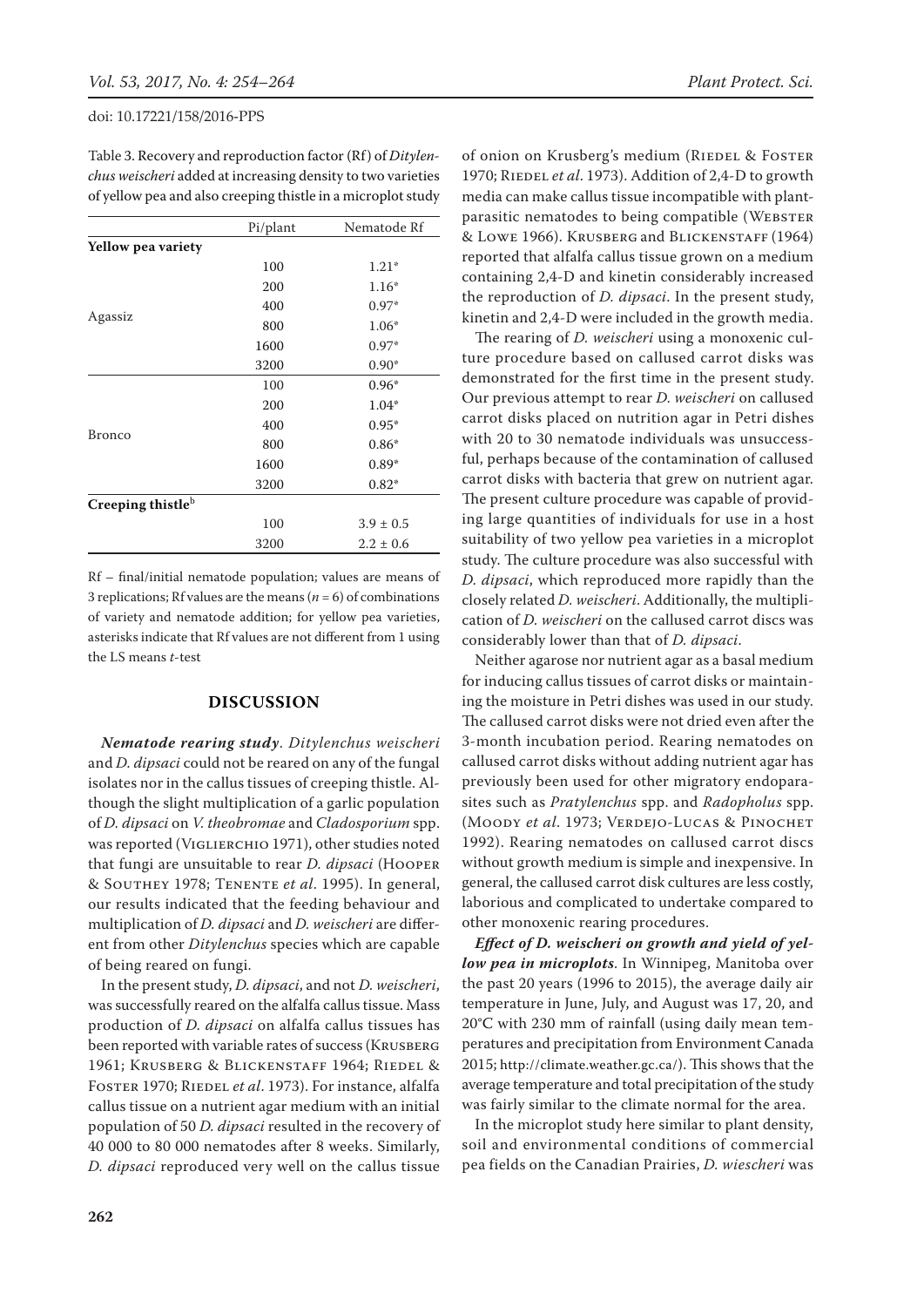unable to reproduce on two varieties of yellow pea. This result is in agreement with the results from a previous greenhouse study (Hajihassani *et al*. 2016), which demonstrated that though *D. weischeri*  is capable of invading yellow peas, the ability of the nematode to reproduce on the plant is negligible.

Further, the failure to reproduce on plants was not due to Pi. In fact, the reproduction factor of *D. weischeri*  decreased with the increasing nematode density possibly due to the lack of suitable temperature for *D. weischeri* development and reproduction (Hajihassani *et al*. 2017). The minimum generation time of *D. weischeri* on yellow pea cv. Agassiz was 30 days under growth chamber conditions at a constant temperature of 27°C (Hajihassani *et al*. 2017). During the present microplot study, the mean daily air temperature during the crop growth reached 27°C once (75 days after planting). Thus temperature likely restricted *D. weischeri* reproduction on yellow pea but not on creeping thistle.

Not surprisingly, *D. wiescheri* failed to migrate to pea plants adjacent to infected plants despite the plant contact within a canopy. *Ditylenchus weischeri* was not recovered from seed-pods and seeds of either variety tested but it was recovered only from stems and leaves. Similarly, we reported recently that *D. weischeri* was unable to infect seed-pods and seed of yellow pea cv. Agassiz grown under greenhouse conditions (Hajihassani *et al*. 2016). In the present study, the increasing *D. weischeri* population had no impact on yellow pea growth and yield at most of the nematode densities, however, slight reductions were observed in plant height, shoot biomass, and pod length of yellow pea varieties Agassiz and Bronco at Pi of 1200 and 3200 nematodes/plant. These reductions could be due to the nematode feeding as Griffin (1975) stated that *D. dipsaci* is able to feed and develop on non-host plants without subsequent reproduction. The results of the present microplot study under field conditions confirm a previous greenhouse-based study (Hajihassani *et al*. 2016) that *D. weischeri* was unable to parasitize yellow pea and the nematode is unlikely to be a pest of yellow pea for weather conditions of the Canadian Prairies.

Acknowledgments. We thank Dr. FOUAD DAAYF and LORNE ADAM (University of Manitoba) for providing fungal isolates, LORNE ADAM for weather data, and Dr. TOM D. WARKENTIN and BRENT BARLOW (University of Saskatchewan) for providing yellow pea seeds. We are grateful to members of the Soil Ecology Laboratory at the University of Manitoba for technical assistance.

### **References**

- CABI (2015): *Ditylenchus dipsaci*. Invasive Species Compendium Datasheets, maps, images, abstracts and full text on invasive species of the world. Available at http://www. cabi.org/isc/datasheet/19287 (accessed Apr 23, 2016).
- Chizhov V.N., Borisov B.A., Subbotin S.A. (2010): A new stem nematode, *Ditylenchus weischeri* sp.n. (Nematoda: Tylenchida), a parasite of *Cirsium arvense* (L.) Scop. in the central region of the non-chernozem zone of Russia. Russian Journal of Nematology, 18: 95–102.
- Eisenback J.D. (2000): Techniques for measuring nematode development and egg production. In: Wheeler T., Forge T., Caswell-Chen E. (eds): Techniques in Nematode Ecology. Hyatsville, Society of Nematologists: 16–19.
- Faulkner L.R., Darling H.M. (1961): Pathological histology, hosts, and culture of the potato rot nematode. Phytopathology, 51: 778–786.
- Griffin G.D. (1975): Parasitism of nonhost cultivars by *Ditylenchus dipsaci*. Journal of Nematology, 7: 236–238.
- Hajihassani A., Smiley R.W., Jahanshahi Afshar F. (2013): Effects of co-inoculation with *Pratylenchus thornei* and *Fusarium culmorum* on growth and yield of winter wheat. Plant Disease, 97: 1470–1477.
- Hajihassani A., Tenuta M., Gulden R.H. (2016): Host preference and seed-borne transmission of the stem nematodes, *Ditylenchus weischeri* and *D. dipsaci* on select pulse and non-pulse crops grown in the Canadian Prairies. Plant Disease, 100: 1087–1092.
- Hajihassani A., Tenuta M., Gulden R.H. (2017): Influence of temperature on development and reproduction of *Ditylenchus weischeri* and *D. dipsaci* on yellow pea. Plant Disease, 101: 297–305.
- Hooper D.J., Southey J.F. (1978): *Ditylenchus*, *Anguina* and related genera. In: Southey J.F. (ed.): Plant Nematology. 3<sup>rd</sup> Ed. London, Ministry of Agriculture, Fisheries and Food: 78–79.
- Hussey R.S., Krusberg L.R. (1971): Disc-electrophoretic patterns of enzymes and soluble proteins of *Ditylenchus dipsaci* and *D. triformis*. Journal of Nematology, 3: 79–84.
- Kaplan D.T., Davis E.L. (1990): Improved nematode extraction from carrot disk culture. Journal of Nematology, 22: 399–406.
- Krusberg L.R. (1961): Studies on the culturing and parasitism of plant-parasitic nematodes, in particular *Ditylenchus dipsaci* and *ApheIenchoides ritzemabosi* on alfalfa tissues. Nematologica, 6: 181–200.
- Krusberg L.R., Blickenstaff M.L. (1964): Influence of plant growth regulating substances on reproduction of *Ditylenchus dipsaci*, *Pratylenchus penetrans* and *Pratylenchus zeae* on alfalfa tissue cultures. Nematologica, 10: 145–150.